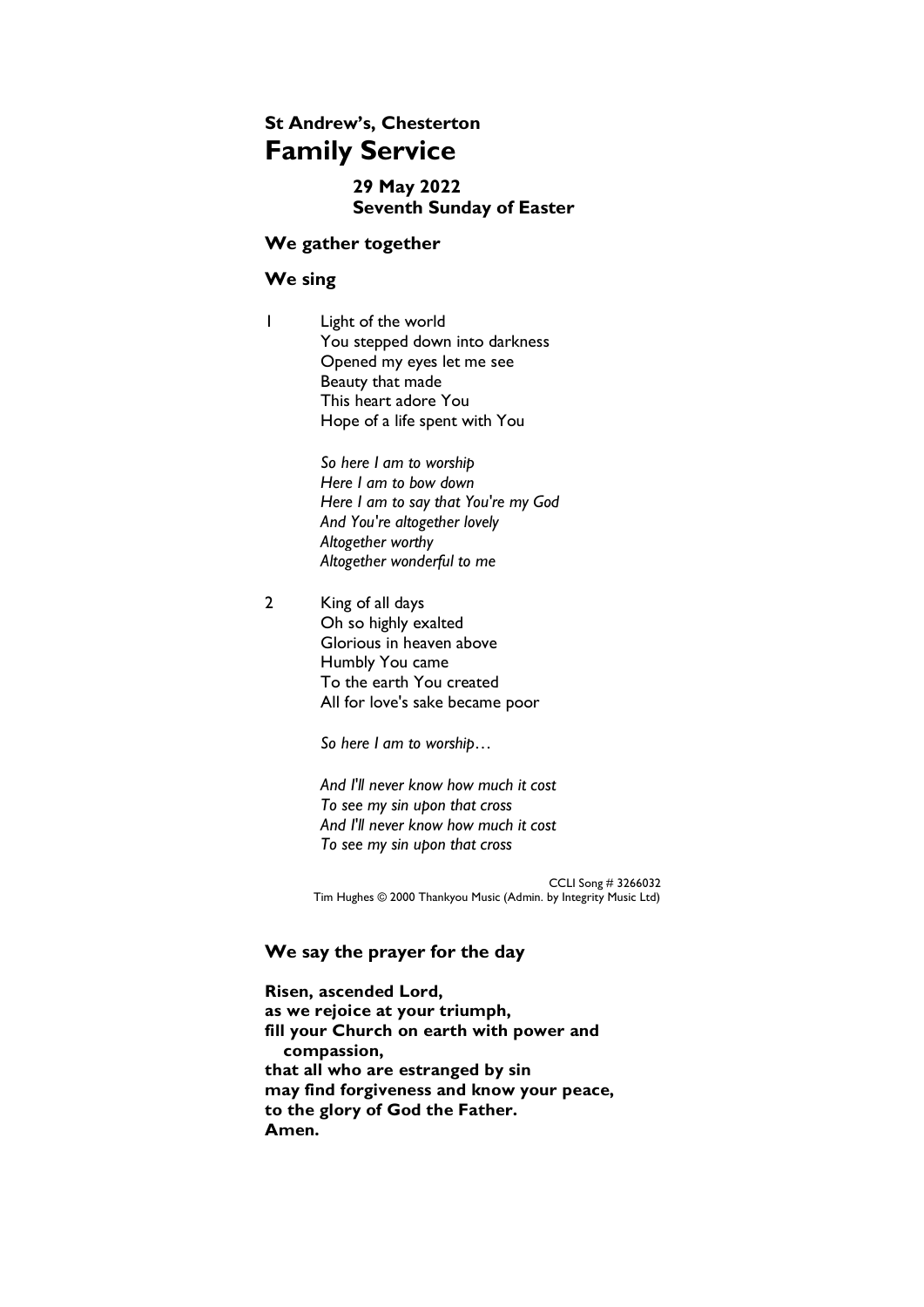#### **We listen to the Bible**

*John 17:20-26*

**<sup>20</sup>** "My prayer is not for them alone. I pray also for those who will believe in me through their message, **<sup>21</sup>** that all of them may be one, Father, just as you are in me and I am in you. May they also be in us so that the world may believe that you have sent me. **<sup>22</sup>** I have given them the glory that you gave me, that they may be one as we are one— **<sup>23</sup>** I in them and you in me—so that they may be brought to complete unity. Then the world will know that you sent me and have loved them even as you have loved me.

**<sup>24</sup>** "Father, I want those you have given me to be with me where I am, and to see my glory, the glory you have given me because you loved me before the creation of the world.

**<sup>25</sup>** "Righteous Father, though the world does not know you, I know you, and they know that you have sent me. **<sup>26</sup>** I have made you[a] known to them, and will continue to make you known in order that the love you have for me may be in them and that I myself may be in them."

This is the word of the Lord. **Thanks be to God.**

#### **We sing**

Faithful One so unchanging Ageless One You're my Rock of peace Lord of all I depend on You I call out to You again and again I call out to You again and again

*You are my Rock in times of trouble You lift me up when I fall down All through the storm Your love is the anchor My hope is in You alone*

> CCLI Song # 465840 Brian Doerksen © 1989 Mercy / Vineyard Publishing (Admin. by Integrity Music Ltd) Vineyard Songs Canada (Admin. by Integrity Music Ltd) Ancient & Modern **625**

#### **We think about what God is saying**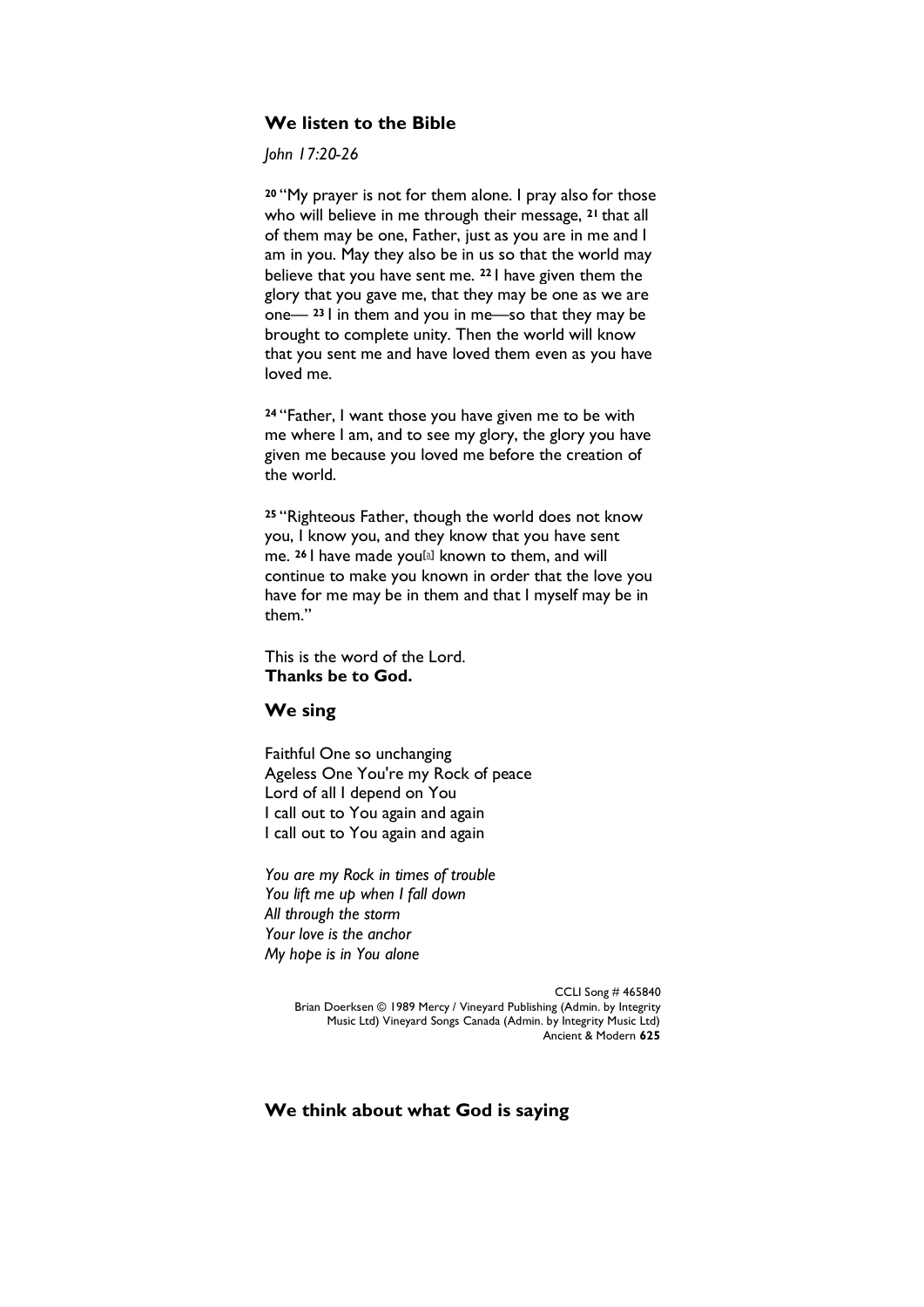#### **We sing**

*Our God is a great big God Our God is a great big God Our God is a great big God And He holds us in His hands*

He's higher than a skyscraper And He's deeper than a submarine He's wider than the universe And beyond my wildest dreams And He's known me and He's loved me Since before the world began How wonderful to be a part of God's amazing plan

> CCLI Song # 3373437 Jo Hemming | Nigel Hemming © 2001 Vineyard Songs (UK/Eire) (Admin. by Integrity Music Ltd)

#### **We pray and say the Lord's Prayer**

Jesus taught us to call God our Father, so in faith and trust we pray:

#### **Our Father in heaven,**

**hallowed be your name, your kingdom come, your will be done, on earth as in heaven. Give us today our daily bread. Forgive us our sins as we forgive those who sin against us. Lead us not into temptation but deliver us from evil. For the kingdom, the power, and the glory are yours now and for ever. Amen.**

#### **We share news and notices.**

#### **We sing**

1 At the name of Jesus every knee shall bow, every tongue confess him King of glory now: 'tis the Father's pleasure we should call him Lord, who from the beginning was the mighty Word.